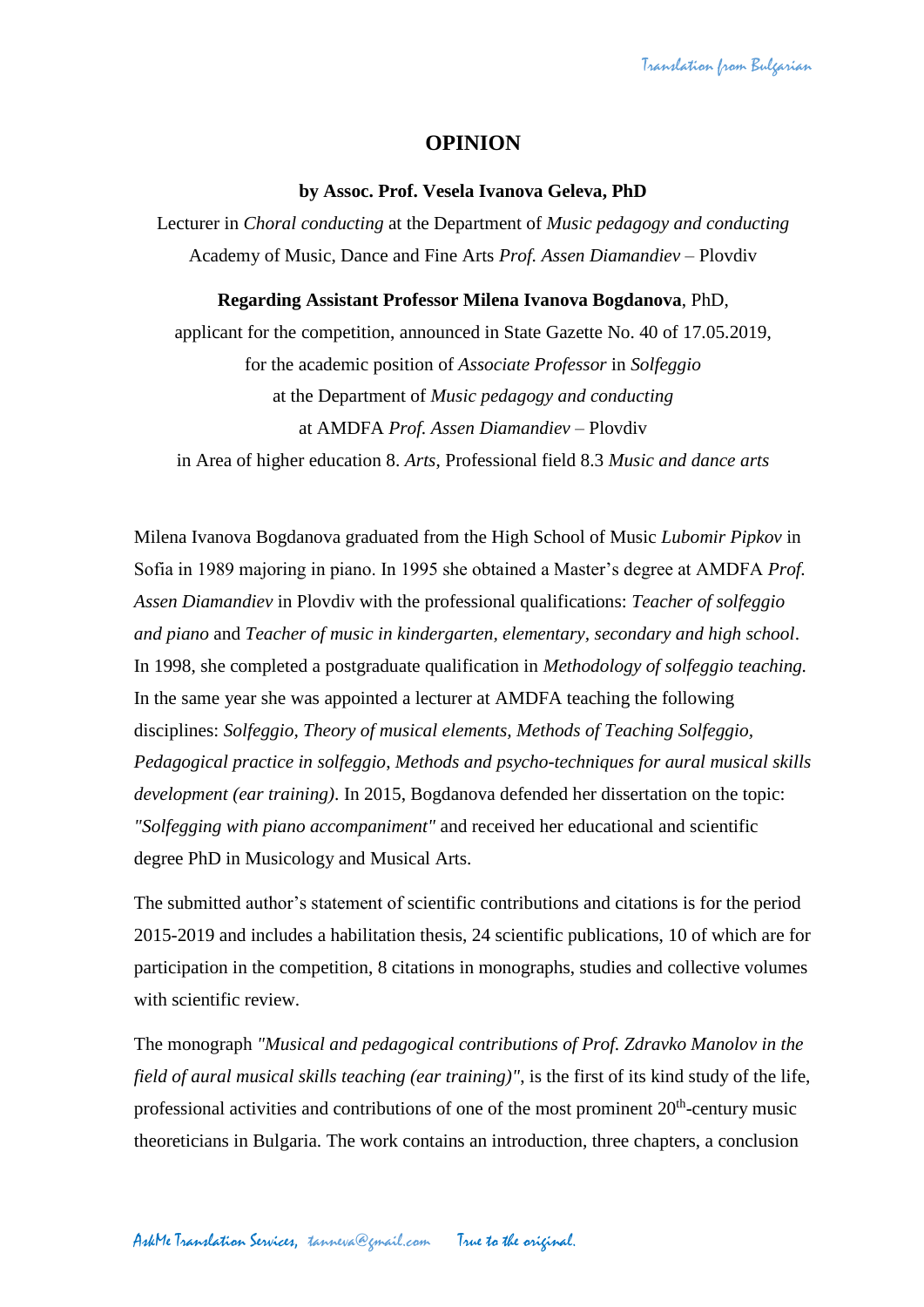and four appendices, an abundance of illustrative photographic material and notes. It has a number of scientific contributions; some of them are highlighted below:

- historiographical study of aural musical skills development (ear training) in Bulgaria has been carried out, as well as a review and classification of Bulgarian solfeggio coursebook editions.
- described is the overall importance of all the coursebooks for teaching music which contain example pieces composed by Prof. Manolov; a detailed analysis of their educational function is made and methodological guidelines for work and expected results are added.
- a course for the study of musical dictation with didactic sample pieces by Zdravko Manolov is presented.
- outlined is the presence of Bulgarian folklore in aural musical skills development (ear training) and the role of Prof. Manolov in the inclusion of folklore samples in the solfeggio teaching manuals.
- the appendices contain valuable information about the published works of the composer and those available in manuscript; the theoretical and research, alongside educational works and manuals created by him; as well as an addition to the archive – original manuscripts of Zdravko Manolov – contribution of the author of the monographic research.

The content in the monograph is correct and presented in a scholarly manner, and the language of the work is notable for its clarity and scientific precision.

The scientific publications submitted for review under this competition procedure show the applicant's deep and systematic interest in a number of problems related to aural skills development (ear training) and its methodological principles, the evolution and development of musical skills in the context of the contemporary educational environment and reforms.

Assist. Prof. Milena Bogdanova, PhD, leads many scientific and educational projects in her position of secretary-coordinator of the Academic Club *Young Scientist* at AMDFA, participates in prestigious national and international music-and-theoretical forums and conferences, lectures and conducts practical seminars, where she demonstrates her theoretical developments. She is the author of curricula for five courses in the Bachelor's